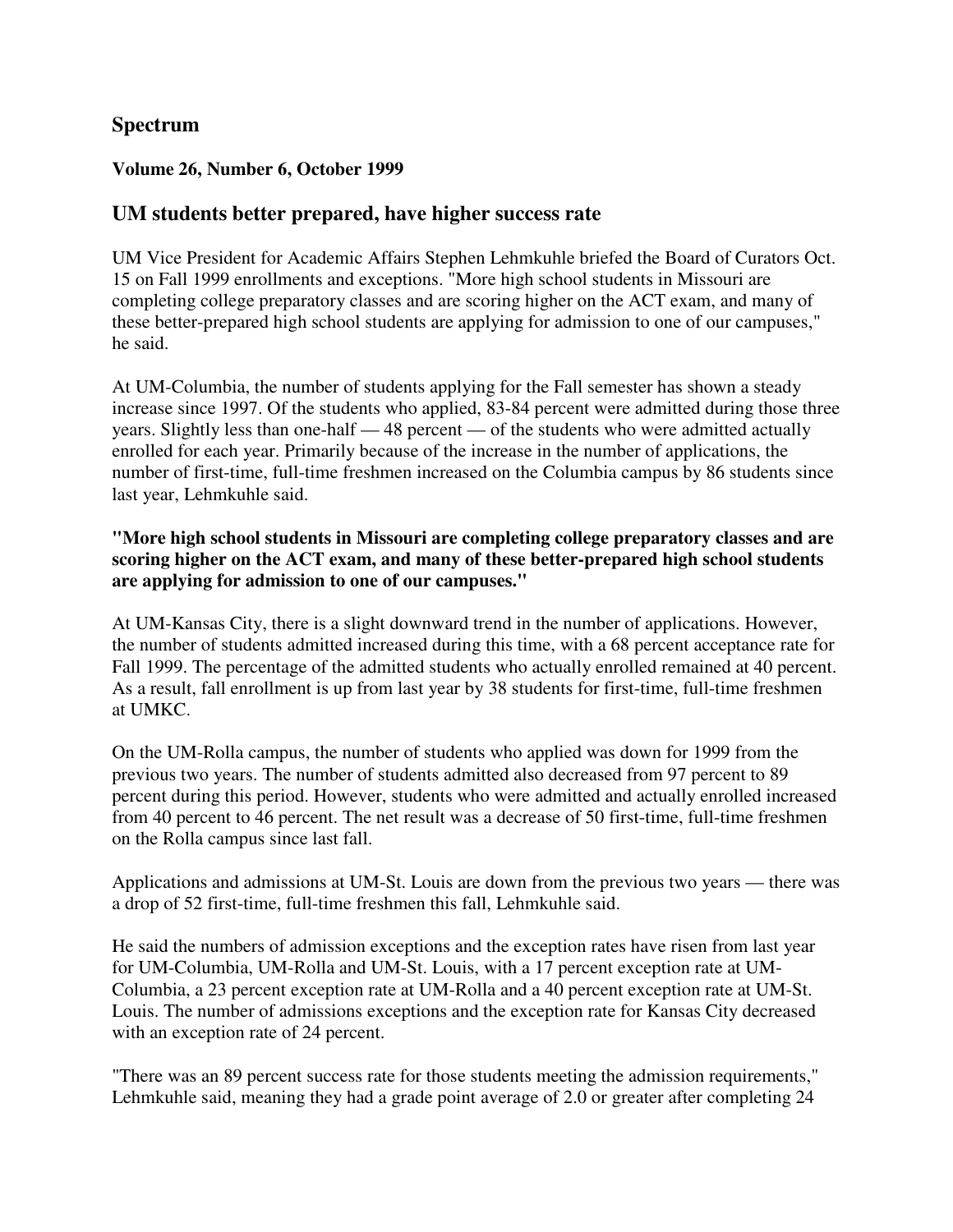credit hours. "For those students who were admitted as exceptions last year, 71 percent had an academically successful year."

Lehmkuhle said the enrollment statistics illustrate two positive trends for the University. "First, students who meet the admission requirements have almost a 20 percent higher success rate than those students who did not meet all the admission requirements, which validates our admission criteria," he said. "The second good story is that the students admitted as exceptions also succeed at a high rate. The 71 percent success rate for students admitted as exceptions is much higher than the Board guideline of a 60 percent success rate for exceptions."

# **President Pacheco reports on status of UM's new strategic plan**

The Board of Curators approved a new Strategic Plan and a Fiscal Year 2001 Resource Plan for the University of Missouri System in September. In the weeks since, all campuses, University Outreach and Extension and UM System administrative units have moved forward with the plans, UM System President Manuel Pacheco reported to the Board at its Oct. 15 meeting in Columbia.

The Strategic Planning Steering Committee (SPSC), comprising the President, chancellors and vice presidents, has continued its monthly meetings, with sessions Sept. 13 and Oct. 14.

The SPSC's work is focused on:

- Monitoring ongoing unit strategic planning and its connection to FY2001 financial planning for the campuses, Outreach and Extension and System Administration.
- Assuring that all such planning continues to be consistent with the UM System Strategic Plan approved Sept. 2.

Pacheco reported that on Sept. 29, at the invitation of the MU campus Faculty Council, he attended a general faculty meeting at which Chancellor Richard Wallace "did a superb job of discussing the new strategic plan" and the foremost campus planning issues. "I look forward to discussions about the strategic plan with faculty and staff on the other campuses," Pacheco said.

"Because of the complexity of the strategic plan, it will not be easy to communicate its implications for all members of the University community," he said. "We are working to disseminate throughout the University System clear and comprehensive information about the plan." (The complete plan may be found on the internet at http://www.system.missouri.edu/urel/main/second/ur/sp799.htm)

Pacheco said that priorities in strategic planning will differ from campus to campus and implementation of actions suggested by the UM System Strategic Plan will, inevitably, move at different rates on different campuses.

Pacheco promised the Curators that the SPSC will monitor progress toward achievement of the University's planning objectives and that he will make a strategic planning status report at each meeting of the Board.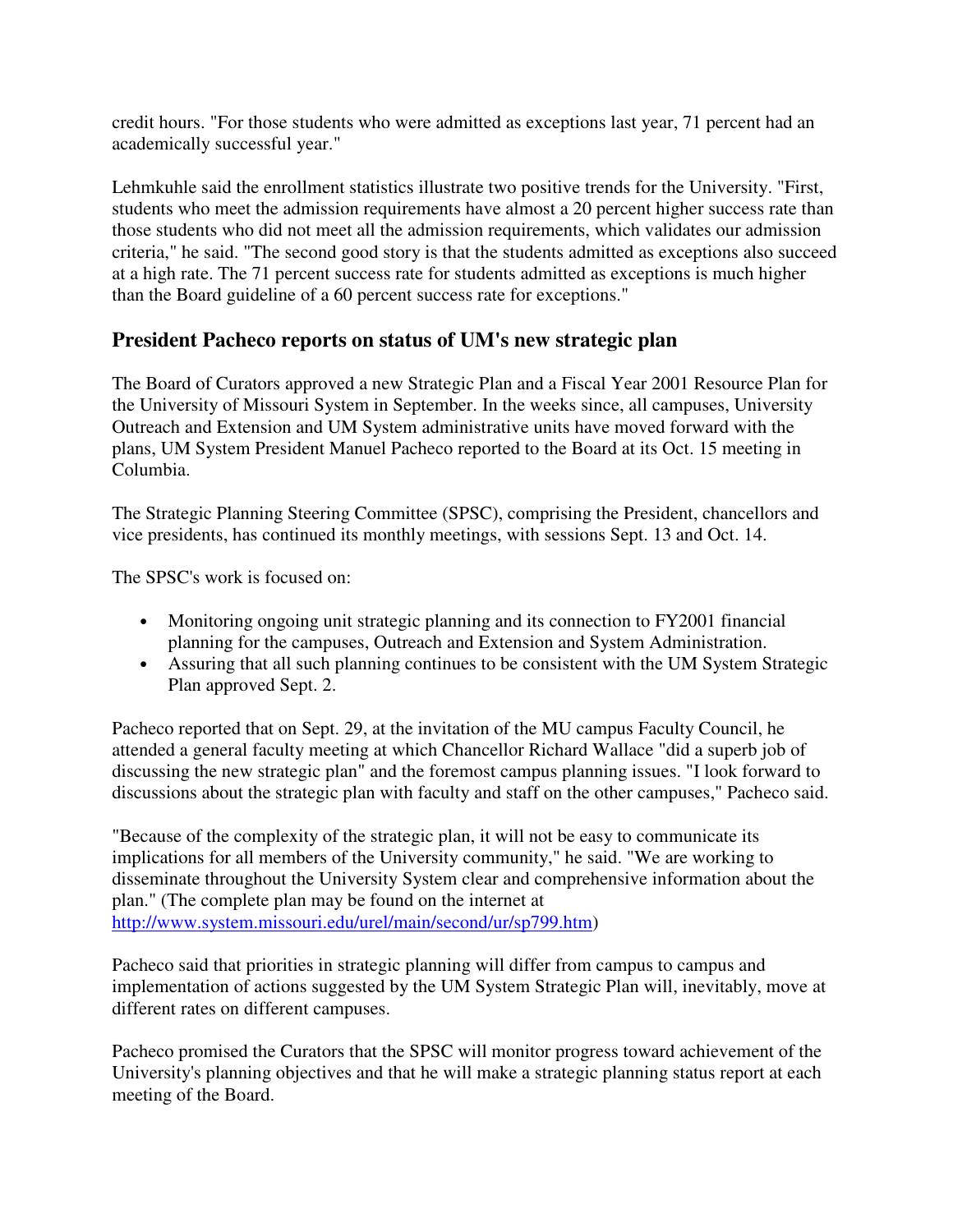### **Federal research funding continues to climb**

From fiscal years 1996 through 1999, federal research expenditures for all four campuses of the UM System increased from \$54.9 million to \$74.7 million, Vice President for Academic Affairs Stephen Lehmkuhle told the Board Oct. 15. "There seems to have been steady growth from FY1996 through FY1998 that accelerated in FY 1999," he said.

#### **The percentage increases ranged between 5 and 10 percent from 1996 through 1998, but there was a 17 percent increase in 1999 — double the largest increase observed since 1991.**

The percentage increases ranged between 5 and 10 percent from 1996 through 1998, but there was a 17 percent increase in 1999 — double the largest increase observed since 1991. Federal research expenditures during the four-year period also increased for each campus, Lehmkuhle said. The UM-Columbia campus experienced a 19 percent increase; UM-Kansas City had a 16 percent increase; UM-Rolla had a 10 percent increase; and UM-St. Louis observed a 22 percent increase.

"Our goal is to increase our market share relative to the public AAU institutions, not just to increase the amount of federal funding for research," Lehmkuhle said. Federal annual research expenditures (rather than research awards or commitments) are the most conservative measures of research funding values. They are used by the data exchange of the National Science Foundation — the source used by the University to ensure accurate comparisons.

"We are hopeful that FY 1999 is the start of a new trend and an accelerated rate of growth in research funding," Lehmkuhle said. "We are seeing the impact of our recent federal research funding initiative."

## **Steven Graham named director of new Academic Leadership Institute**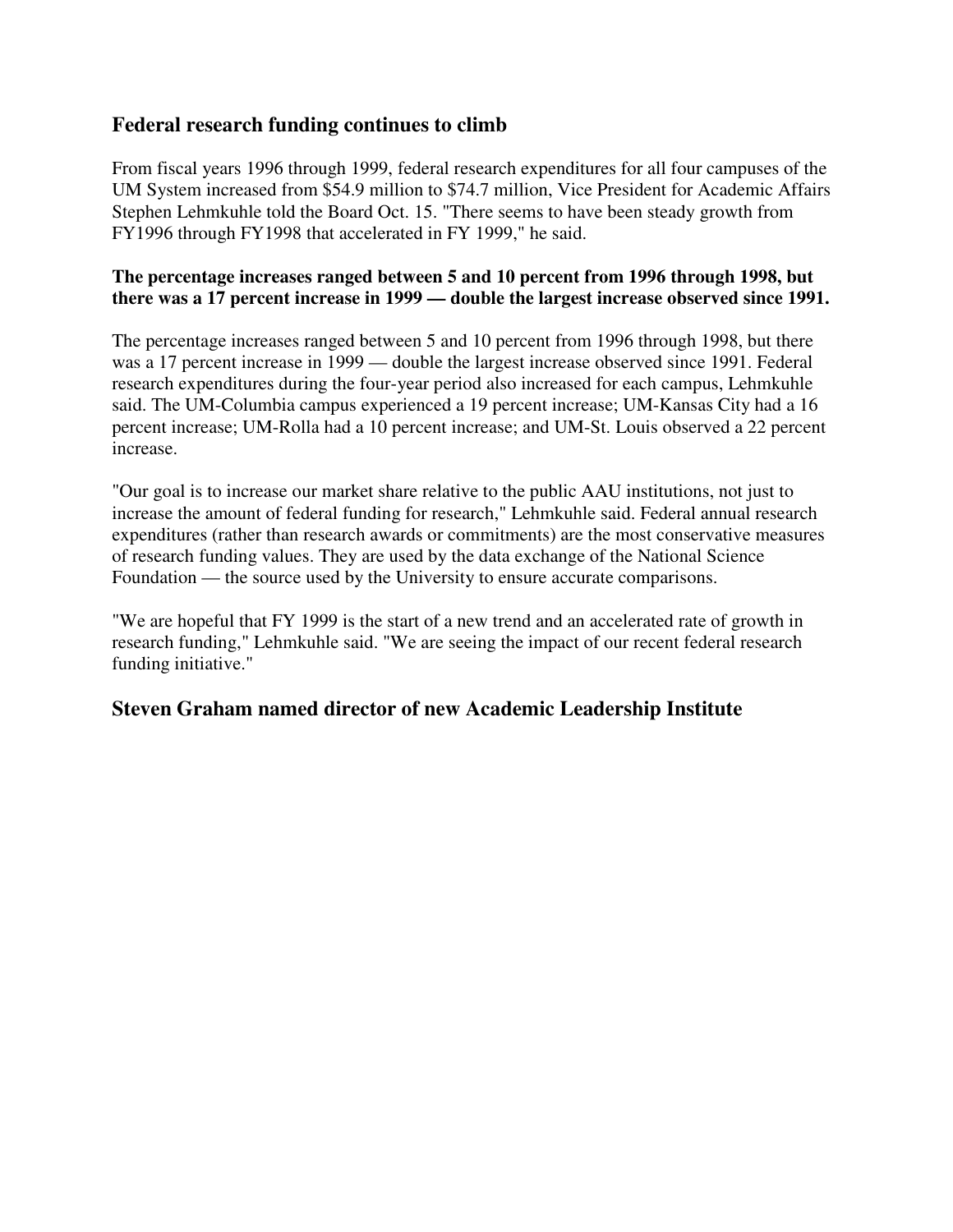

Steven Graham

Steven Graham, director of the Office of Continuing Professional Education and associate professor at UM-Columbia since 1991, became director of the newly-created UM System Academic Leadership Institute, effective Oct. 1.

UM System President Manuel Pacheco conceived of the Institute for Academic Leadership and Management to assist academic decision makers — department chairs, in particular — to more effectively perform their many managerial responsibilities. A 16-member committee of academic leaders from throughout the University, co-chaired by Stephen Lehmkuhle, vice president for academic affairs, and Ken Hutchinson, vice president for human resources, was convened last year to help define the role of the institute.

"Steve (Graham) will guide our efforts to promote and develop our academic leadership on the four campuses," Lehmkuhle said. "In my mind, it will be the quality of our academic leadership that will ensure the viability of the University during this period of rapid changes in higher education."

The institute will provide academic managers — faculty members, department chairs, deans, provosts, chancellors, academic vice presidents and others — with organized support.

Graham received a bachelor's degree from Coe College in Cedar Rapids, Ia., in 1975, and master's and doctoral degrees from the University of Iowa in 1977 and 1983, respectively. In addition to being director of the Office of Continuing Professional Education and associate professor at UM-Columbia since 1991, from 1993-1996 he was associate dean of Graduate Studies and Continuing Professional Education. From 1985-1991 he was director and assistant professor at the UM-Columbia College of Education.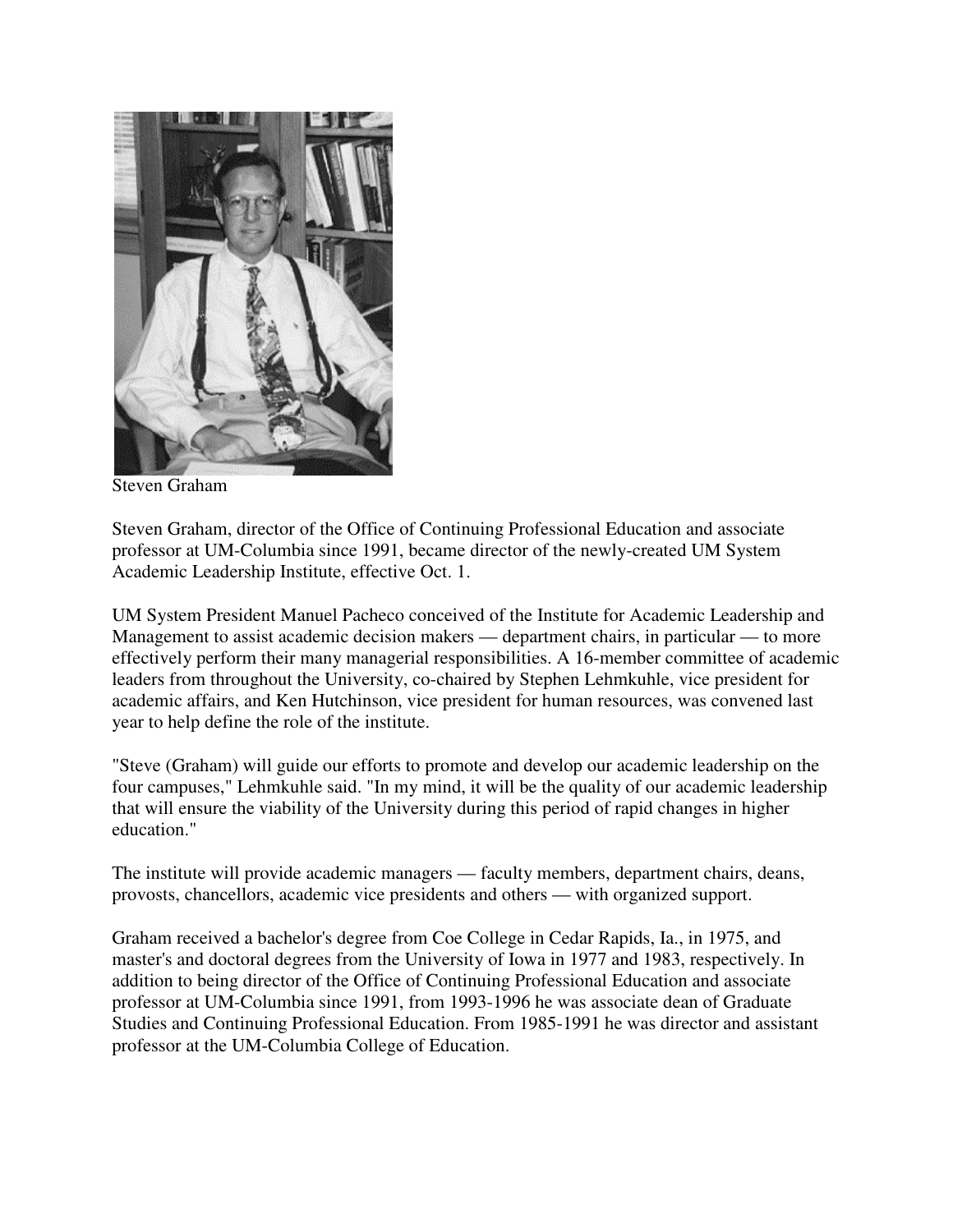## **RIM offers better coverage for University property**

Damage claims to University property of \$100,000 or less are now covered by a new selfinsurance program offered by the Office of Risk and Insurance Management (RIM) since July 1. Previously, the University had no blanket coverage for damage or loss claims of less than \$100,000, although other commercial insurance and self-insured options were available to departments, says Bill Payton, director of UM Risk and Insurance Management.

Historically, the Office of Risk & Insurance Management has offered various options allowing departments to buy down the deductible. However, there have been at least six losses during the last few years that were not covered by those options, requiring colleges or departments to pay the \$100,000 deductible.

The self-insured property program will be financed initially with funds accumulated in the discontinued Business Personal Property Program. Even though rates in that program were reduced in response to claims experience, a favorable balance resulted, according to Payton. All campuses and departments are automatically included in the program and no action is necessary until a department experiences a claim.

One significant change to the program is that any department is responsible for the first \$1,000 of any loss, up from \$100, Payton says.

Meanwhile, rates for comprehensive physical damage and collision coverage of University vehicles have been reduced, Payton says. This is the second rate reduction in the last five years. Rates were cut from 3 percent to 1 percent of vehicle value in 1996. The rate is now 0.5 percent of vehicle value.

Payton says it is important for department leaders to be aware of the risks, the availability of the new coverage and recent reductions in its cost. "We've already had a claim of approximately \$50,000 which would not previously have been covered and which would have been a campus responsibility," he said.

## **Design for MU Life Sciences Building approved by Board**

The UM Board of Curators Oct. 15 approved schematic designs for the Life Sciences Center, a 207,000-square-foot facility to be located at UM-Columbia.

The \$50-million project will create space for interdisciplinary research in agriculture and biomedical sciences. A \$14-million federal grant toward construction awaits final approval from Congress; the balance of the funding is slated to come from other federal sources, state appropriations, and private fund-raising.

The University is requesting \$29 million in state funding for the project.